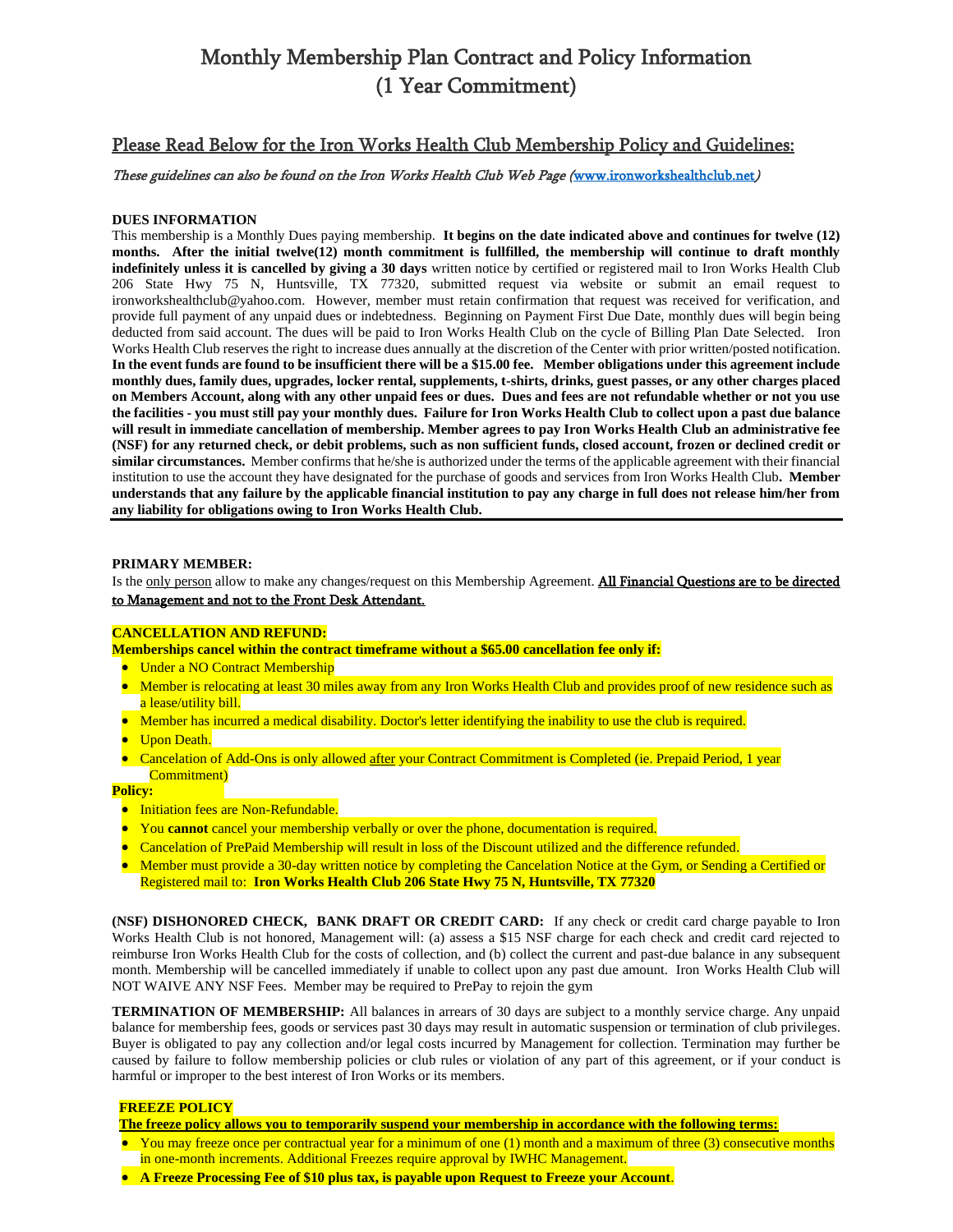- **You will be charged a Monthly Freeze Dues of \$5 plus tax for a Solo Membership or \$10 plus tax for a Family Membership during the Freeze Period**. **(If Prepaid, this Monthly Freeze Dues must be paid upfront.)**
- **If Monthly Membership, your request to freeze must be made 3 days before your next Billing Cycle. Your Freeze will start on the next membership due date (no prorations of partial months).**
- If you are medically unable to use the club, you can request a Medical Freeze for up to six (6) months, or nine (9) months for Pregnancy Freeze. You must provide a doctor's letter at the time of requesting a medical freeze. The Club may waive the freeze dues for medical freezes. If a longer Freeze time is required, you must speak with management.
- Your account must be in good standing.
- **Everyone will be Frozen on the account upon request for the Freeze.**
- Once the Freeze Period is completed, your account will automatically become active without prior notice.
- Normal Monthly Membershp Dues will be reactivated at the end of the Freeze Period without notice.
- If Monthly Commitment Contract, placing your Membership on freeze will extend your commitment date if you are still within that 1 year commitment.
- If a Prepaid Account, the Period Frozen will be extended to the end of the Pre-Paid Contract and will reactivate at the end of the Freeze Period without notice.
- Your freeze request must be written by completing a Freeze Request Form in the gym, by Email, or by Certified Letter sent to **(Iron Works Health Club 206 SH 75N, Huntsville TX 77320). Your Freeze will take affect on your next Billing Cycle once the Freeze Fee and Freeze Dues are processed.**
- Your membership cannot be Frozen verbally or over the phone.
- A Freeze Request cannot be retroactive.
- **•** Freeze Fees are non-refundable.
- Putting your membership on freeze does not extend the expiration date on your personal training, unless approved by management.

## **KEY TAG POLICY:**

Members will be charged \$5 (plus tax) at Signup for Each Member Key Tag. Member will be charged a Replacment Fee of \$5 (plus tax) for any lost key tag. Replacement for a damaged Key Tag is Free, but Member must turn in Damaged Key Tag for Free Exchange.

**PRESENTATION OF KEY TAG:** No one will be admitted to Iron Works Health Club without displaying a valid membership tag or registering as a guest. To assist in preventing unauthorized use of our clubs, members must scan their Iron Works key tag (or other designated tag) into the computer upon entering the club. If you do not have your key tag with you STOP at the desk and tell the Front Desk Attendant your name so they are able to manually check you in. We appreciate your understanding when our Front Desk Attendant stops you if you did not scan in. Photos are REQUIRED, if asked for your photo during check-in we ask for your assistance in allowing us to update our system for security reasons. Check-in data may assist us in an emergency situation and to prevent someone from using your tag. Check-in data and photos are not used or sold, it is for your protection and ours.

**TOBACCO/ALCOHOL/WEAPONS/BEVERAGE:** We are tobacco & alcohol free. No glass containers on the workout floor, locker rooms, saunas or swimming pool areas. Non-glass water bottles may be used in the club. No unauthorized weapons are to be on or in Iron Works Health Club Property.

**LOCKERS:** Lockers are provided solely for the benefit and convenience of members. Member is Responsible for all items and releases Iron Works Health Club and CSM Inc of any lost, Stolen or removed items due to non payment or misuse of Day lockers. Lost Key or Non-Return fee when Canceling or Termination will result in a fee of \$5 (plus tax).

- 1) FREE Day Locker Use: Large Locker, you must bring a lock. Management will remove any articles left in a locker overnight, Items will be donated.
- 2) Locker Rental: Small lockers are available for \$3.00 (plus tax) a month, the Large Lockers are available to rent for \$5.00(plus tax) a month.

**UNDER 18 POLICY:** If a member is under the age of 18 they must have a parent or guardian sign a release and follow the Workout Age Chart located in this pamphlet and posted chart at each facility. It is highly suggested that they attend a FREE 30 minute Personal Training Session to ensure that they know how to properly use the club equipment for their safety. This service is free to all New Members. Iron Works Health Club is not responsible for your children, please ensure that they/you follow our guidelines. If a child is found outside of our guidelines the legal guardian will be contacted & loss of membership could result. NO Children are to be on the Gym Floor unless they have a membership following the Workout Age Chart posted in the gym

#### **MEMBER'S HEALTH WARRANTY**

Member and buyer represent that Member is in good health and has no disability, impairment, injury, disease or ailment preventing him/her from engaging in active or passive exercise or which would cause increased risk or injury or adverse health consequences as a result of naive or abusive exercise. Member assumes full responsibility for his or her use of the facility and shall indemnify Iron Works Health Club, CSM Inc, the owner of the club location the member is utilizing, its affiliates, agents and employees against any and all liability arising out of use of the facilities.

## **MEDICAL CONDITIONS**

The club recognizes that individuals with specific medical conditions utilize the facility in order to rehabilitate those conditions. The club suggests that a medical examination be undertaken by all of those individuals wishing to begin an exercise program, and a physician give clearance to any individual desiring to begin a program. Please complete all known conditions in your waiver and notify the front desk of any known injuries and/or illnesses that we need to be aware of when you become a member and when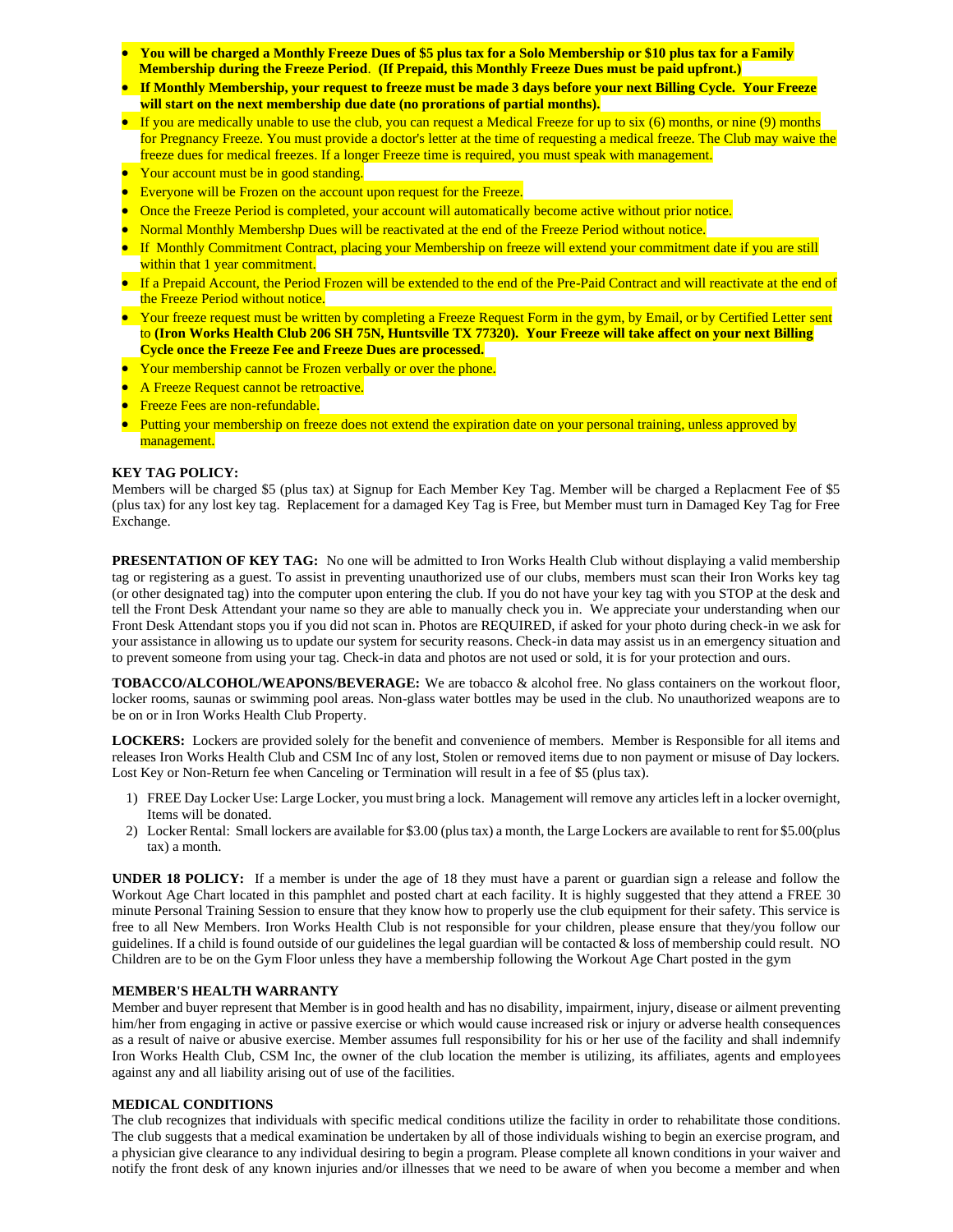## **RULES, REGULATIONS, AND SCHEDULES**

Member agrees to abide by all the membership rules, regulations and schedules of the Club, which may be posted at the Club, listed in this agreement or issued orally, which may be amended from time to time, at Management's sole discretion.

#### **INDEPENDENT CONTRACTORS**

From time to time we may make available to Members and their guests the services of independent contractors. We do not warrant or guarantee the quality of these services and do not guarantee that these services will remain available to Members or their guests for any period of time, and hereby disclaim all liability arising out of such services.

#### **GUESTS**

Member's guests are permitted in the club, but only pursuant to such rules, regulations, fees, schedules for such guest as may then be in effect. The Club reserves the right to limit the number of times any one guest can use the Club and reserves the right to exclude any guest whose use of the facility, in the sole opinion of the Club, would be detrimental to the Club or any of its members. All guests must sign in at the front desk.

#### **VALUABLES AND PERSONAL PROPERTY**

Members are urged to avoid bringing valuables onto club premises. Iron Works Health Club shall not be liable for the loss or theft of, or damage to, the personal property of member or guests, including items hanging, in gym bag and/or in lockers. Please do not bring anything of value onto the club premises.

#### **CHILDREN'S USE**

All children 16 years and younger must be accompanied by their parent AT ALL TIMES offensive to any other member or who is unsupervised. Childeren can not be on the gym floor unless they are on the parent/guardian's membership. This is to Protect Your Children. (See Age Chart for Specifics)

#### **A FREE 30 MINUTE PERSONAL TRAINING SESSION**

Available to ALL New Members. Upon request members are provided one free 30 minute personal training session with a certified personal trainer. Our personal trainers have vast knowledge in all areas of physical fitness. Look at our Web page for Bio's of our Personal Trainers. Their knowledge stretches far beyond their personal experience all holding various NCCA Accredited Personal Training Certifications. After filling out a short form, the member can expect a call from a personal trainer to set up a day and time to meet for the free 30 minute session. Each personal trainer will advise you and put you through a workout crafted for your specific goals. Our personal trainers will show you the knowledge they have to offer and their ability to help you reach your fitness goals.

#### **FREE WEIGHT AREA**

Members must be at least 14 years old to use the free weight equipment (see Workout Age Chart on page 6 for age/parent requirement). Member must be 16 years old to use the free weight equipment without being with a parent. Please follow the rules posted in the free weight room. All free weights and dumbbells must be returned to the racks when finished. Please do not drop weights as they will weaken and break, with the possibility of injuring you or someone else. You may be held liable for the replacement cost if it is found that you misused the equipment. All members and guests must use weight collars and spotters when lifting. Please wipe off pads after use for the next member.

#### **CARDIOVASCULAR EQUIPMENT**

We do not reserve cardiovascular equipment (Treadmill, Stairmaster, Elliptical, Cross Trainer, Recumbent, AMT, Upper Body Ergo, Upright Bike, etc), there is no limit on use. We encourage everyone to be courteous to each other. Both clubs have Cardio Equipment available and should accommodate everyone.

#### **GROUP FITNESS RULES**

Allow enough time to sign in before each class, if required. Do not enter a class late or leave a class early unless you give the instructor prior notice. If you are just starting Group Fitness or have a Preferred Customer injury or problems that prevent full participation, please discuss the situation with the Group Fitness instructor before class. Aerobics shoes must be worn in all Group Fitness classes. Please check the Group Exercise Schedule and our Website for Class Times and Club Locations.

#### **DRESS CODE**

Proper athletic attire is required. No street clothes, revealing clothing, open toed or dress shoes permitted. Members must wear shirts and shorts (appropriate length), sweatpants or Yoga Pants. Shorts must provide full coverage, at no time should underwear be exposed. No swimsuits are allowed on the workout floor. Female members may wear sports bras but an over shirt must provide tasteful coverage to the waist. We ask that no cut-off jeans, blue jeans, or street clothes be worn during workouts as the brads, buttons, and zippers tear the upholstery. Closed toed athletic shoes and socks must be worn on the workout floor, No open toe shoes! No sandals or dress shoes allowed while working out, this is for your protection. Clothing or hats with slogans or pictures which may be deemed offensive are not allowed in either of our facilities. Swimsuits and flip flops may be worn from the locker rooms to the pool only. Shirts and foot covering must be worn until you get to the pool. Management reserves the final decision on all attire in the club and ask for your understanding when we approach you if any of these policies are broken.

#### **PRO SHOP**

We carry a variety of waters, protein & energy bars/drinks, as well as tanning lotions, Iron Works logo items and more. Items will be billed with next monthly billing.